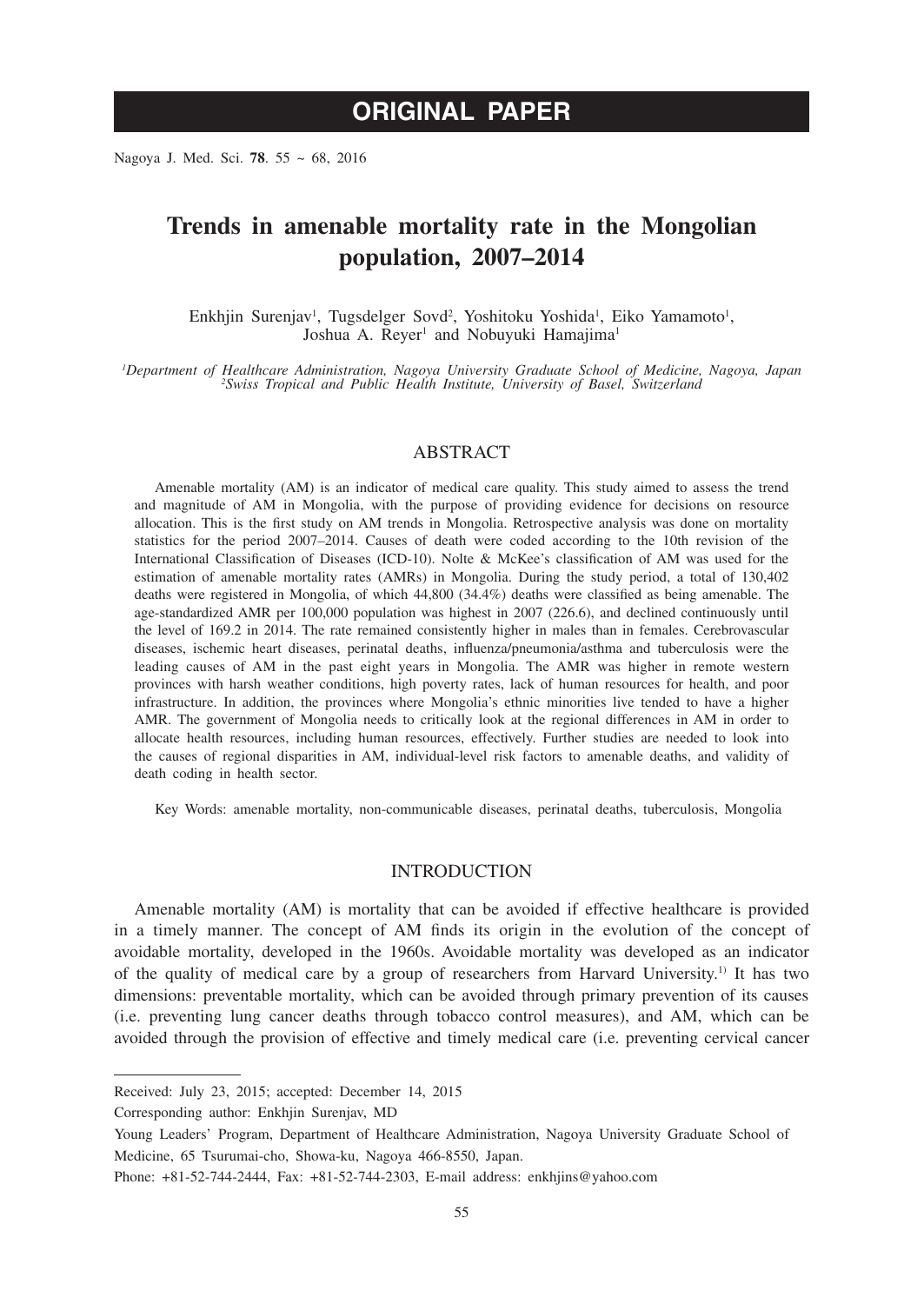deaths through early detection and effective treatment). However, at that time the concept did not receive much attention, and had been abandoned until the work of Nolte and McKee,<sup>2)</sup> and Tobias and Yeh.3) They developed lists of causes of deaths amenable to healthcare, which could be adopted for international comparison of results. Since then, the research methodology on AM has greatly advanced, and currently studies of time-trends as well as of geographical and socioeconomic variation in mortality within and between countries are becoming increasingly available in both industrialized and developing countries. $4-6$ 

AM is also an indicator for measuring the performance of healthcare providers. Since the overwhelming share of healthcare money is spent on medical services, the interest in developing reliable indicators for the assessment of the quality of medical care is understandable. Therefore, the concept of AM is increasingly catching the attention of researchers and healthcare policymakers.7) Much of the work on AM has been done in developed countries. Its use in developed countries has demonstrated that the potential of AM as an indicator of healthcare system effectiveness is high, especially for the purposes of cross-country or within country comparisons.4) According to a study of AM in the 31 countries of the Organization for Economic Cooperation and Development (OECD), age-standardized AMRs in 2007 ranged from 60 to 200 deaths per 100,000 population. Japan, France, Italy, Sweden and Iceland had the lowest rate (60–70 per 100,000), while the United States had a higher rate (above 124 per 100,000) than the other developed nations.<sup>4)</sup>

Mongolia is located in the heart of Central Asia covering a territory of 1,566,500 square kilometres, land locked between China and the Russian Federation. The country's total population was estimated to be 3.0 million in 2015. Mongolia is the least densely populated country in the world with an overall population density of 1.7 persons per square kilometer. The sparse distribution of the population makes it challenging to deliver social services, including healthcare and education, to rural and remote areas, especially to herders who lead nomadic lifestyles. The distribution also makes it difficult and inefficient to maintain the quality of specialist care facilities and qualified human resources in the countryside. The situation is further aggravated by reduced income-generating opportunities in the countryside, which hinders the achievement of Mongolian national health targets. Mongolia has been undergoing drastic changes in the health sector for the past two and a half decades. The healthcare sector is struggling to improve the effectiveness of health services while ensuring the efficient use of scarce resources.8) The struggle is ever more challenging with the demographic and epidemiological transition the country is currently experiencing. Non-communicable diseases (NCDs) depending on lifestyle and behaviours, such as injuries, diseases of circulatory system, digestive system, respiratory system, and cancers, have become the leading causes of mortality, with about 90% of deaths in adults. The crude death rate in Mongolia was 556.7 per 100,000 population in 2014.<sup>9</sup> Effective medical care has even been shown to reduce the well-known gap between male and female premature mortality, as demonstrated by the fact that the differences in gender-specific mortality rates are much higher in countries with high versus low AMRs.<sup>4)</sup>

The current study has been formulated to assess the trend and magnitude of AM in Mongolia with the purpose of providing evidence for decisions on resource allocation. This is the first study on AM trends in Mongolia, aimed at (1) calculating age-standardized AMRs per 100,000 population, (2) identifying leading causes of AM, (3) comparing geographical distribution of age-standardized AMRs throughout the country, and (4) assessing factors that could potentially influence the magnitude of AM.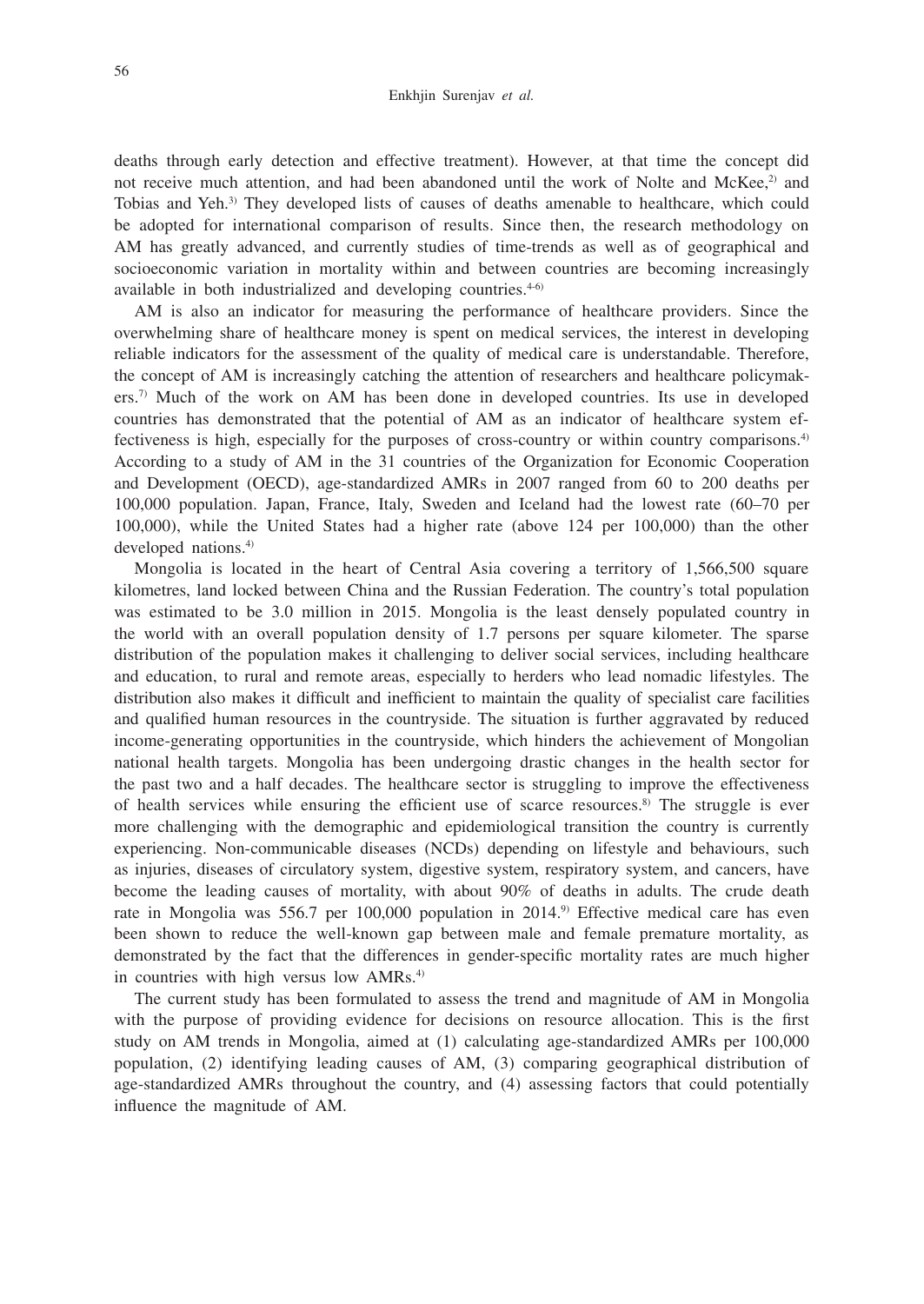# MATERIALS AND METHODS

## *Data Source*

National population and mortality statistics for the period 2007–2014 from the Health Statistics Office of the Ministry of Health of Mongolia were utilized in this study. Causes of death were coded according to the 10th revision of the International Classification of Diseases (ICD-10). Population and mortality data were classified by age, gender and place of residence.

## *Selection of causes of death*

Nolte and McKee's classification of AM was used for the estimation of AMRs in Mongolia.2) The upper age limit for causes of AM was selected as 74 years in accordance with the international classification of AM causes. We had data on 32 of 33 causes of death considered as amenable to health care due to Nolte and McKee's classification (Table 1). Misadventures to patients during surgical and medical care were not coded in the national mortality database, and therefore, were not included in the analysis.

|          |  |  |  | Table 1 Causes of death considered amenable by Nolte and McKee's classification during 2007–2014 in |  |  |
|----------|--|--|--|-----------------------------------------------------------------------------------------------------|--|--|
| Mongolia |  |  |  |                                                                                                     |  |  |

| Cause of death                                               | Age      | $ICD-10*$       | Number of deaths |
|--------------------------------------------------------------|----------|-----------------|------------------|
|                                                              | limits   |                 | $(\%)$           |
| Intestinal infectious diseases                               | $0 - 14$ | $A00 - A09$     | 11(0.0)          |
| Tuberculosis                                                 | $0 - 74$ | A15-A19, B90    | $2,086$ (4.7)    |
| Other infections (diphtheria, tetanus, poliomyelitis)        | $0 - 74$ | A35-A36, A80    | 0(0.0)           |
| Whooping cough                                               | $0 - 14$ | A37             | 0(0.0)           |
| Septicemia (streptococcal septicemia, other septi-<br>cemia) | $0 - 74$ | $A40 - A41$     | 35(0.1)          |
| Measles                                                      | $1 - 14$ | B <sub>05</sub> | 0(0.0)           |
| Colorectal cancer                                            | $0 - 74$ | $C18-C21$       | 557 (1.2)        |
| Nonmelanotic skin cancer                                     | $0 - 74$ | C <sub>44</sub> | 17(0.0)          |
| Breast cancer                                                | $0 - 74$ | C50             | 295(0.7)         |
| Cervical cancer                                              | $0 - 74$ | C <sub>53</sub> | 725 (1.6)        |
| Uterine cancer                                               | $0 - 44$ | $C54-C55$       | 34(0.1)          |
| Neoplasm of testis                                           | $0 - 74$ | C62             | 34(0.1)          |
| Hodgkin's disease                                            | $0 - 74$ | C81             | 35(0.1)          |
| Leukemia                                                     | $0 - 44$ | $C91-C95$       | 293(0.7)         |
| Thyroid disorders                                            | $0 - 74$ | E00-E07         | 118(0.3)         |
| Diabetes mellitus                                            | $0 - 49$ | E10-E14         | 231(0.5)         |
| Epilepsy                                                     | $0 - 74$ | G40-G41         | 435(1.0)         |
| Rheumatic heart diseases                                     | $0 - 74$ | IO5–IO9         | 426(1.0)         |
| Hypertensive diseases                                        | $0 - 74$ | $I10 - I15$     | $1,808$ (4.0)    |
| Ischemic heart diseases                                      | $0 - 74$ | $I20 - I25$     | 11,234(25.1)     |
| Cerebrovascular diseases                                     | $0 - 74$ | $I60 - I69$     | 14,781 (33.0)    |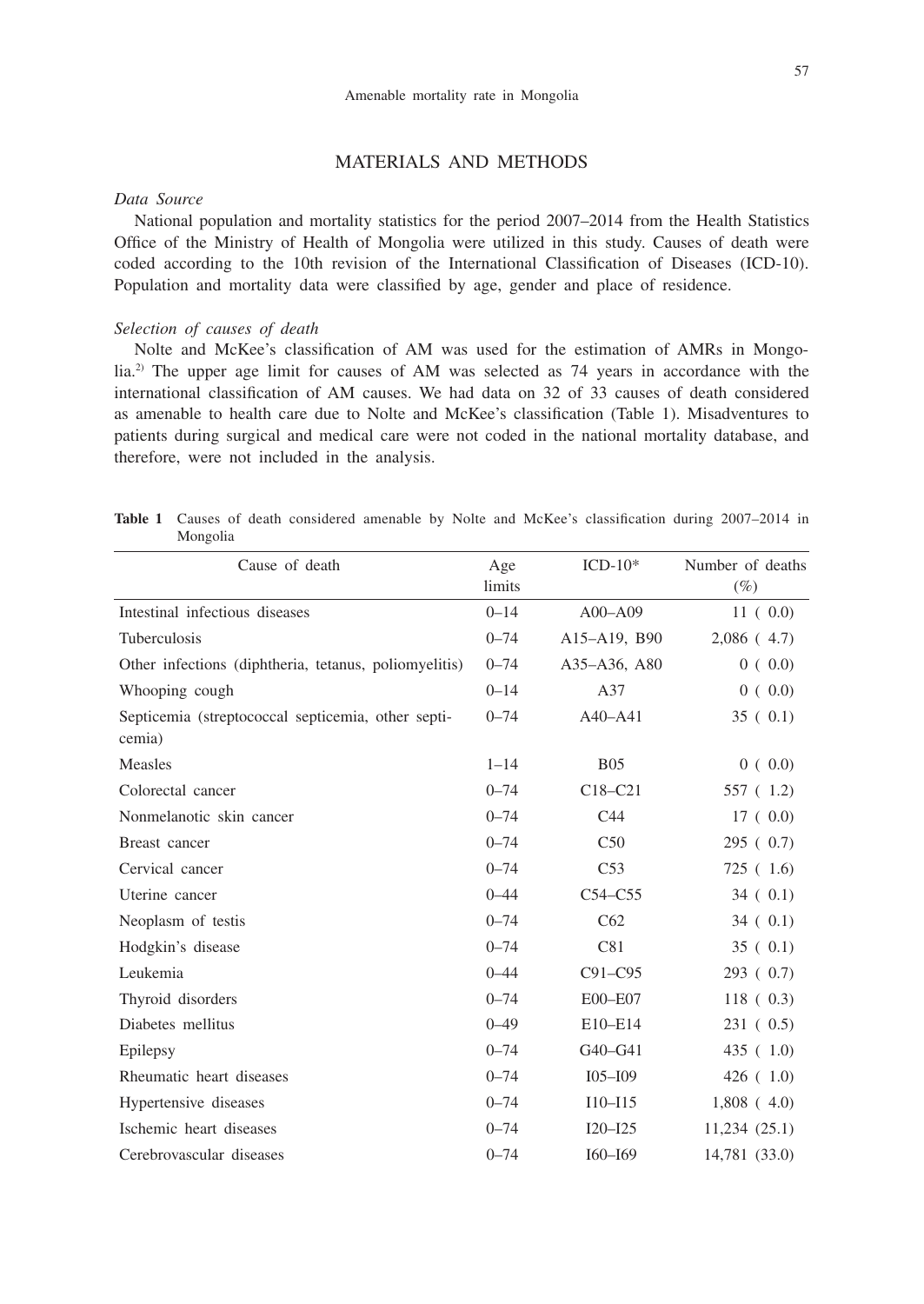| Influenza, pneumonia, asthma                         | $0 - 74$ | $J10 - J18$ , $J45 - J46$        | $3,218$ (7.2) |
|------------------------------------------------------|----------|----------------------------------|---------------|
| Other respiratory diseases                           | $1 - 14$ | J00-J09, J20-J44,                | 181(0.4)      |
|                                                      |          | J47-J99                          |               |
| Peptic ulcer disease                                 | $0 - 74$ | K <sub>25</sub> -K <sub>27</sub> | 645 (1.4)     |
| Appendicitis                                         | $0 - 74$ | K35–K38                          | 46(0.1)       |
| Hernia                                               | $0 - 74$ | K40–K46                          | 14(0.0)       |
| Cholecystitis and cholelithiasis                     | $0 - 74$ | K80–K81                          | 140(0.3)      |
| Nephritis and nephrosis                              | $0 - 74$ | N00-N07, N17-N19,                | 1,280(2.9)    |
|                                                      |          | $N25-N27$                        |               |
| Prostatic hyperplasia                                | $0 - 74$ | N40                              | 24(0.1)       |
| Diseases of pregnancy, labor and post-partum         | $0 - 74$ | $O(00 - O99)$                    | 296(0.7)      |
| periods                                              |          |                                  |               |
| Congenital cardiovascular anomalies                  | $0 - 74$ | $O20 - O28$                      | 846 (1.9)     |
| Perinatal deaths (all causes, excluding stillbirths) | $0 - 74$ | P00-P96, P33                     | 4,955(11.1)   |
| Total                                                |          |                                  | 44,800 (100)  |

\*The 10th revision of the International Classification of Diseases: I60–I69 cerebrovascular diseases (I60 subarachnoid haemorrhage, I61 intracerebral haemorrhage, I62 other nontraumatic intracranial haemorrhage, I63 cerebral infarction, I64 stroke, not specified as haemorrhage or infarction, I65 occlusion and stenosis of precerebral arteries, not resulting in cerebral infarction, I66 occlusion and stenosis of cerebral arteries, not resulting in cerebral infarction, I67 other cerebrovascular diseases, I68 cerebrovascular disorders in diseases classified elsewhere, I69 sequelae of cerebrovascular diseases), I20–I25 ischemic heart diseases (I20 angina pectoralis, I21 acute myocardial infarction, I22 subsequent myocardial infarction, I23 certain current complications following acute myocardial infarction, I24 other acute ischaemic heart diseases, I25 chronic ischaemic heart diseases), P00–P96, A33 perinatal deaths (P00–P04 fetus and newborn affected by maternal factors and by complications of pregnancy, labour and delivery, P05–P08 disorders related to length of gestation and fetal growth, P10–P15 birth trauma, P20–P29 respiratory and cardiovascular disorders specific to the perinatal period, P35–P39 infections specific to the perinatal period, P50–P61 haemorrhagic and haematological disorders of fetus and newborn, P70–P74 transitory andocrine and metabolic disorders specific to fetus and newborn, P75–P78 digestive system disorders of fetus and newborn, P80–P83 conditions involving the integument and temperature regulation of fetus and newborn, P90–P96 other disorders originating in the perinatal period, A33 tetanus neonatorum), J10–J18, J45–J46 influenza, pneumonia, asthma (J10 influenza, due to other identified influenza virus, J11 influenza, virus not identified, J12 viral pneumonia, not elsewhere classified, J13 pneumonia due to *Streptococcus pneumonia*, J14 pneumonia due to *Haemophilus influenzae*, J15 bacterial pneumonia, not elsewhere classified, J16 pneumonia due to other infectious organisms, not elsewhere classified, J17 pneumonia in diseases classified elsewhere, J18 pneumonia, organism unspecified, J45 asthma, J46 status asthmaticus), A15–A19, B90 Tuberculosis (A15 respiratory tuberculosis, bacteriologically and histologically confirmed, A16 respiratory tuberculosis, not confirmed bacteriologically or histologically, A17 tuberculosis of nervous system, A18 tuberculosis of other organs, A19 miliary tuberculosis, B90 sequelae of tuberculosis).

#### *Data Analysis*

The age-standardized mortality rates in 2007–2014 were calculated by amenable causes and by place of residence, using the direct standardization method with the Mongolian census population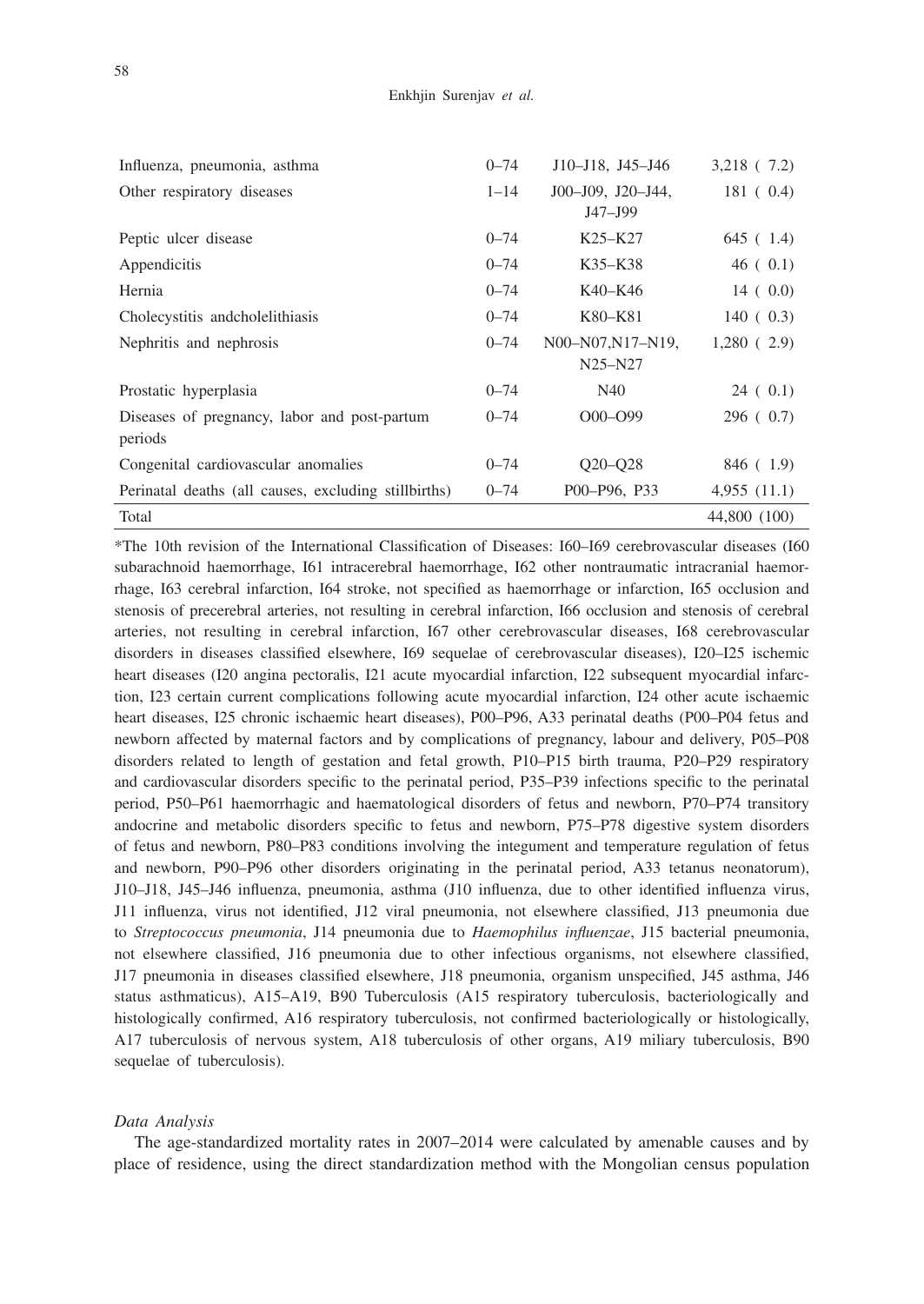of 2010 as a standard population.10,11) Place of residence included all administratively divided 21 rural provinces (aimags) and the capital city Ulaanbaatar. Age groups were categorized according to the WHO standard guideline to allow the comparisons with other countries. A national mortality database was used to extract all deaths due to amenable causes as shown in Table 1.

Statistical Package for Social Sciences (SPSS) version 16.0 software was used for the data analysis. Nonparametric Spearman's rank correlation was used to examine associations between dependent variables (crude overall and age-specific AM) and four independent variables (percent of poor households, population density, number of medical doctors per 10,000 population, and health spending per capita). For dichotomous independent variables (urban/rural and with/without access to medical schools) t-tests were used. All statistical tests were two-tailed and P-value <0.05 was considered as statistically significant.

### RESULTS

#### *Demographic characteristics*

During the study period (2007–2014) a total of 130,402 deaths were registered in Mongolia, of which 44,800 (34.4%) deaths were amenable. Out of total AM cases aged 0–74 years, 26,764 (59.7%) were males and 18,036 (40.3%) were females; 17,862 males and 11,734 females were from urban areas. Age-specific AMRs were higher in males than in females in all age groups. The gender difference was lowest  $(1.1-1.3 \text{ times})$  in those aged below 30 years, and highest (1.9–2.1 times) in those aged 55–64 years. In the other age groups, the difference was 1.6–1.8 times (Table 2).

|           | Gender  |         |         |  |  |  |  |
|-----------|---------|---------|---------|--|--|--|--|
| Age       | Male    | Female  | Total   |  |  |  |  |
| $0 - 4$   | 396.2   | 312.4   | 354.3   |  |  |  |  |
| $5 - 9$   | 11.6    | 9.6     | 10.6    |  |  |  |  |
| $10 - 14$ | 8.6     | 7.4     | 8.0     |  |  |  |  |
| $15 - 19$ | 18.6    | 15.9    | 17.3    |  |  |  |  |
| $20 - 24$ | 30.7    | 25.6    | 28.2    |  |  |  |  |
| $25 - 29$ | 42.6    | 36.8    | 39.7    |  |  |  |  |
| $30 - 34$ | 80.3    | 52.8    | 66.6    |  |  |  |  |
| $35 - 39$ | 137.8   | 81.8    | 109.8   |  |  |  |  |
| $40 - 44$ | 245.4   | 133.6   | 189.5   |  |  |  |  |
| $45 - 49$ | 425.4   | 227.0   | 326.2   |  |  |  |  |
| $50 - 54$ | 665.0   | 364.5   | 514.8   |  |  |  |  |
| $55 - 59$ | 953.3   | 454.4   | 703.9   |  |  |  |  |
| $60 - 64$ | 1,373.6 | 707.1   | 1,040.4 |  |  |  |  |
| $65 - 69$ | 1,893.9 | 1,127.2 | 1,510.6 |  |  |  |  |
| $70 - 74$ | 2,803.6 | 1,751.5 | 2,277.6 |  |  |  |  |
| $0 - 74$  | 605.8   | 353.8   | 479.8   |  |  |  |  |

**Table 2** Crude amenable mortality rates per 100,000 population by age and gender during 2007–2014 in Mongolia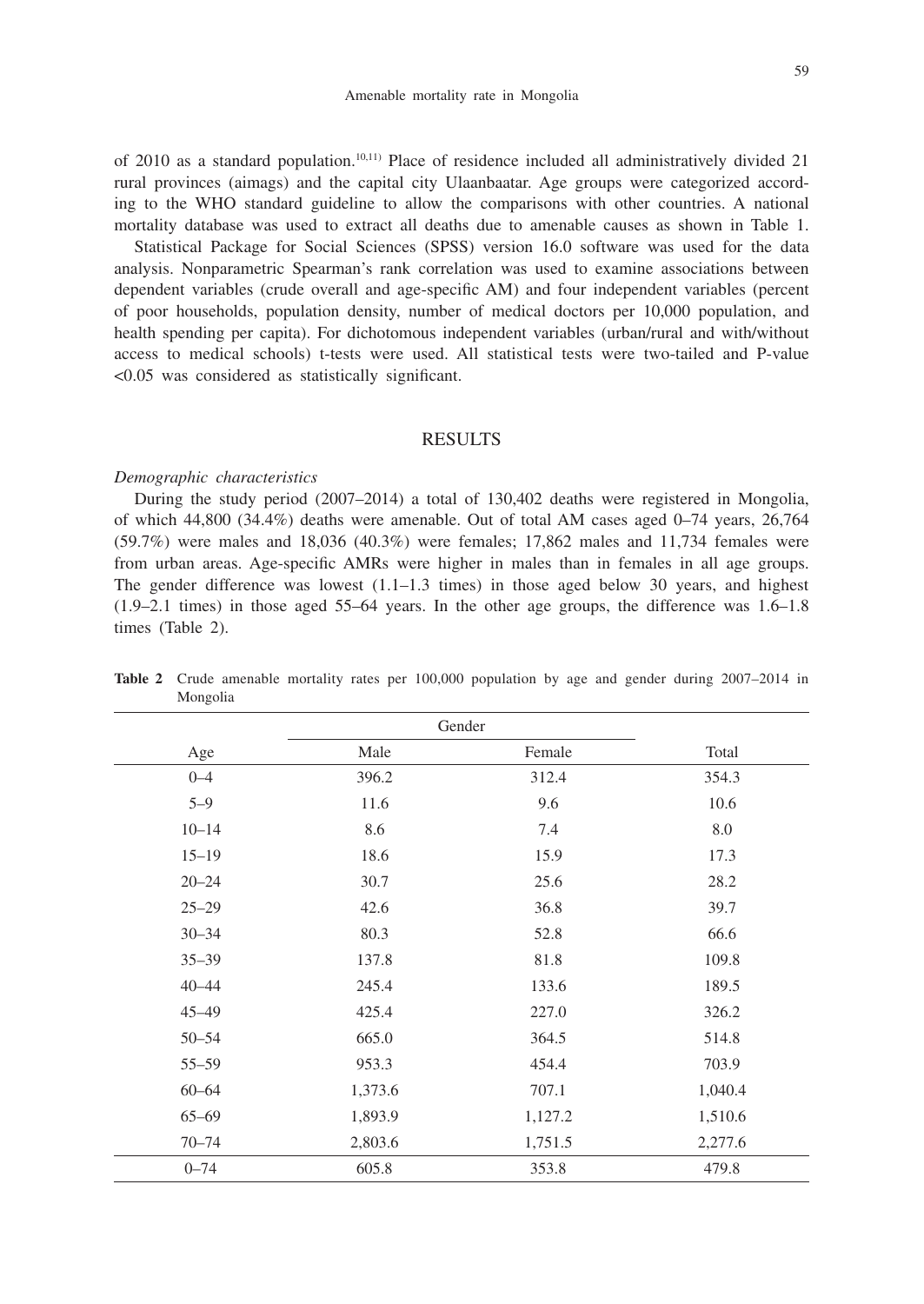

**Fig. 1** Decreasing trends in age-standardized amenable mortality rate per 100,000 population according to gender, during 2007–2014 in Mongolia

#### *Age-standardized AMRs*

Trends in age-standardized AMR per 100,000 population between 2007 and 2014 are shown in Fig.1. The rate was highest in 2007 (226.6) and afterward declined continuously until the level of 169.2 in 2014. Age-standardized AMR in the past 8 years was consistently higher among men than among women by 40–60 percent. The rate decreased between 2007 and 2014 by 23% among men (from 272.6 to 209.3) and by 28% among women (from 181.3 to 131.1).

#### *Leading causes of amenable deaths*

Cerebrovascular diseases (68.0 per 100,000 population), ishemic heart diseases (51.6 per 100,000 population), perinatal deaths (all causes, excluding stillbirths) (22.7 per 100,000 population), influenza/pneumonia/asthma (14.8 per 100,000 population) and tuberculosis (9.6 per 100,000 population) were the five leading causes of AM in the past 8 years in Mongolia. The time trends of highly prevalent causes of AM among Mongolians are shown in Fig. 2. The rates of crude AM due to cerebrovascular diseases (CVD) and ischemic heart diseases (IHD) have declined since 2012. The age-specific mortality rates of the leading causes of AM by gender are shown in Table 3. The highest age-specific rates of AM due to CVD and IHD were in 70–74 year age group in both genders. Perinatal deaths and deaths due to influenza, pneumonia and asthma were highest in under-five children. The death rate of tuberculosis was highest in those aged 65–69 years in males and those aged 70–74 years in females.

#### *Geographical distribution*

We found that the overall crude AMR was highest in Khusvgul province (274.7 per 100,000 population) and lowest in Dundgovi province (153.7 per 100,000 population). In males the AM was highest in Khuvsgul (321.8 per 100,000 population), Uvurkhangai (307.2 per 100,000 population) and Bayan-Ulgii (285.9 per 100,000 population) provinces, and the corresponding rate in females was high in Bayan-Ulgii (243.5 per 100,000 population), Khuvsgul (227.6 per 100,000 population) and Uvs (207.5 per 100,000 population) (Fig.3.1 and 3.2).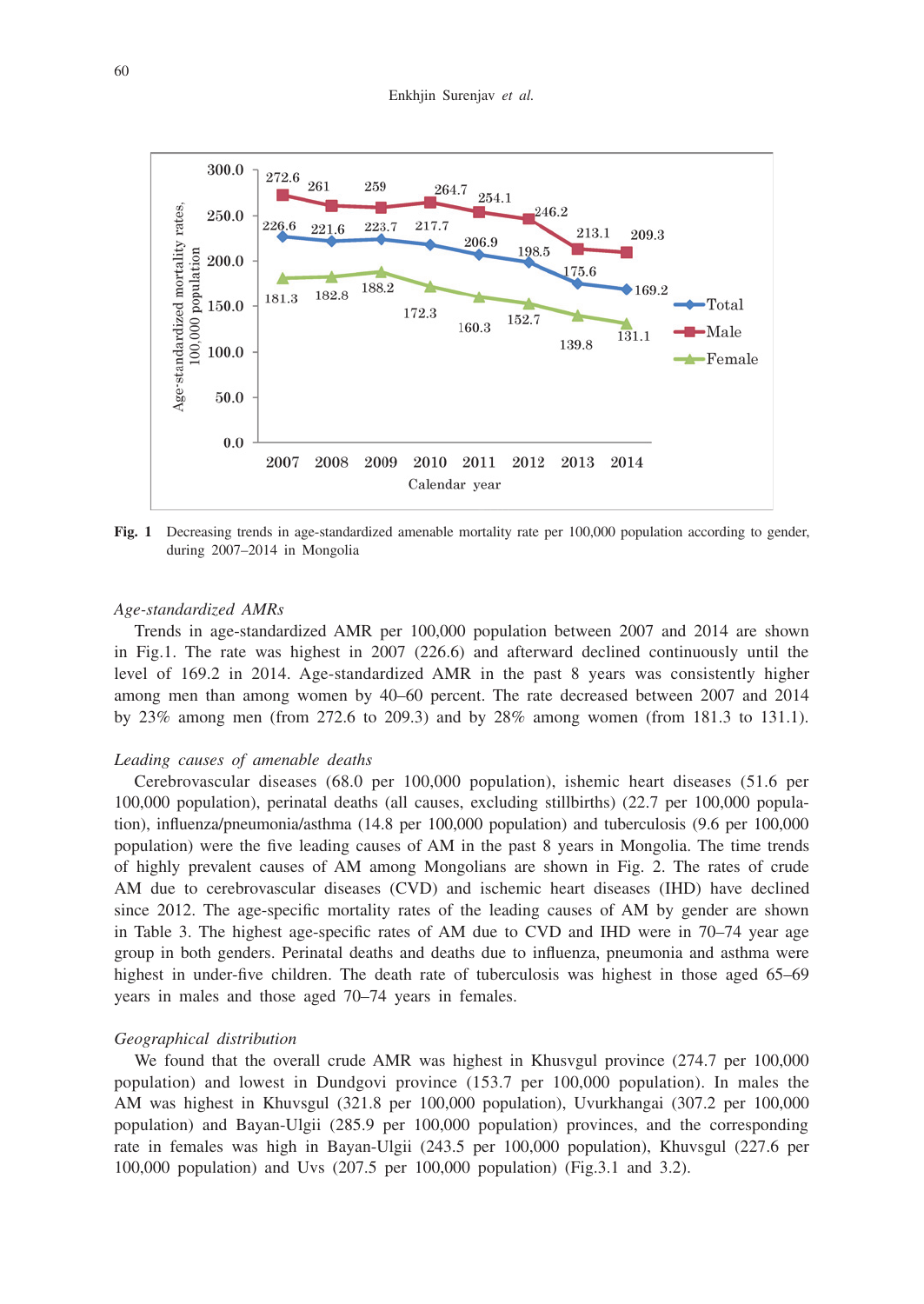

**Fig. 2** Trends in leading causes of crude amenable mortality rate per 100,000 population during 2007–2014 in Mongolia

| Age       | Cerebrovascular<br>diseases,<br>$I60 - I69*$ |         |         | Ischemic heart<br>diseases,<br>$I20 - I25*$ |         | Perinatal deaths.<br>P00-P96, A33* |       | Influenza, pneumonia,<br>asthma.<br>$J10 - J18$ , $J45 - J46*$ | Tuberculosis,<br>$A15 - A19$ , B90* |        |
|-----------|----------------------------------------------|---------|---------|---------------------------------------------|---------|------------------------------------|-------|----------------------------------------------------------------|-------------------------------------|--------|
|           | Male                                         | Female  | Male    | Female                                      | Male    | Female                             | Male  | Female                                                         | Male                                | Female |
| $0 - 4$   | 3.5                                          | 4.3     | 0.0     | 1.4                                         | 2,002.8 | 1,478.0                            | 788.2 | 665.3                                                          | 12.5                                | 16.5   |
| $5 - 9$   | 4.1                                          | 2.5     | 0.8     | 0.0                                         | 0.0     | 0.0                                | 40.4  | 40.6                                                           | 2.5                                 | 2.5    |
| $10 - 14$ | 4.8                                          | 4.1     | 4.0     | 1.6                                         | 0.0     | 0.0                                | 22.6  | 9.1                                                            | 3.2                                 | 4.1    |
| $15 - 19$ | 8.2                                          | 4.4     | 16.4    | 10.4                                        | 0.0     | 0.0                                | 25.3  | 8.9                                                            | 21.6                                | 25.2   |
| $20 - 24$ | 27.8                                         | 15.0    | 39.2    | 21.1                                        | 0.0     | 0.0                                | 10.7  | 18.4                                                           | 71.9                                | 38.9   |
| $25 - 29$ | 48.7                                         | 24.5    | 74.6    | 37.1                                        | 0.0     | 0.0                                | 18.8  | 18.6                                                           | 81.6                                | 59.4   |
| $30 - 34$ | 123.3                                        | 73.4    | 170.0   | 56.7                                        | 0.0     | 0.0                                | 41.4  | 15.8                                                           | 111.9                               | 56.7   |
| $35 - 39$ | 271.1                                        | 144.1   | 362.7   | 110.4                                       | 0.0     | 0.0                                | 46.8  | 26.5                                                           | 179.4                               | 74.8   |
| $40 - 44$ | 663.0                                        | 363.4   | 607.4   | 186.8                                       | 0.0     | 0.0                                | 71.1  | 30.6                                                           | 238.8                               | 73.5   |
| $45 - 49$ | 1,306.3                                      | 857.9   | 1,169.8 | 322.1                                       | 0.0     | 0.0                                | 89.3  | 33.5                                                           | 275.5                               | 72.7   |
| $50 - 54$ | 2,258.7                                      | 1,525.0 | 1,954.8 | 494.5                                       | 0.0     | 0.0                                | 127.9 | 57.7                                                           | 265.7                               | 93.3   |
| $55 - 59$ | 3.337.7                                      | 1.793.4 | 2.834.5 | 825.7                                       | 0.0     | 0.0                                | 177.2 | 55.5                                                           | 246.5                               | 79.9   |
| $60 - 64$ | 4.925.8                                      | 2,780.0 | 4,250.4 | 1,428.1                                     | 0.0     | 0.0                                | 271.0 | 86.1                                                           | 266.9                               | 99.4   |
| $65 - 69$ | 6.671.9                                      | 4.433.0 | 5.954.1 | 2.433.8                                     | 0.0     | 0.0                                | 332.5 | 169.5                                                          | 279.8                               | 134.7  |
| $70 - 74$ | 9,446.5                                      | 5,931.6 | 8,981.7 | 4,956.4                                     | 0.0     | 0.0                                | 593.5 | 309.8                                                          | 250.3                               | 160.6  |
| $0 - 74$  | 646.4                                        | 440.9   | 593.5   | 237.3                                       | 216.4   | 148.1                              | 140.4 | 96.3                                                           | 105.7                               | 48.4   |

**Table 3** Leading causes of amenable deaths per 100,000 population by gender and age

\*The 10th revision of the International Classification of Diseases. See the footnote of Table 1.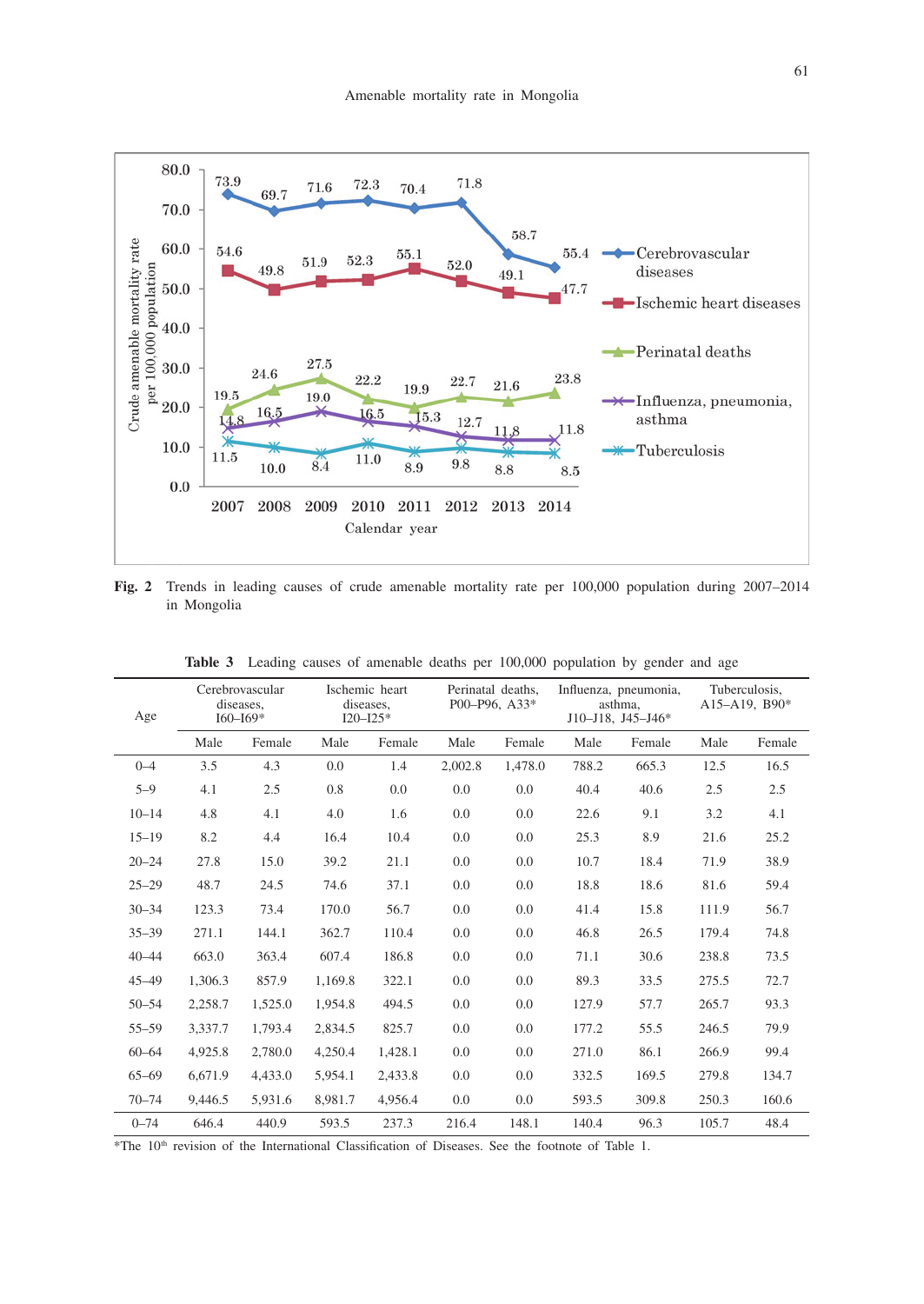#### Enkhjin Surenjav *et al.*

There were great discrepancies in age-specific AMRs among provinces, especially in younger age groups. Bayan-Ulgii province had 4.3 times higher AMR (574.2 per 100,000 population) of children aged 0–4 years compared to Selenge province with the lowest rate of 134.4 per 100,000



**Fig. 3.1** Crude amenable mortality rate in males per 100,000 population by provinces during 2007–2014 in Mongolia



**Fig. 3.2** Crude amenable mortality rates in females per 100,000 population by provinces during 2007–2014 in Mongolia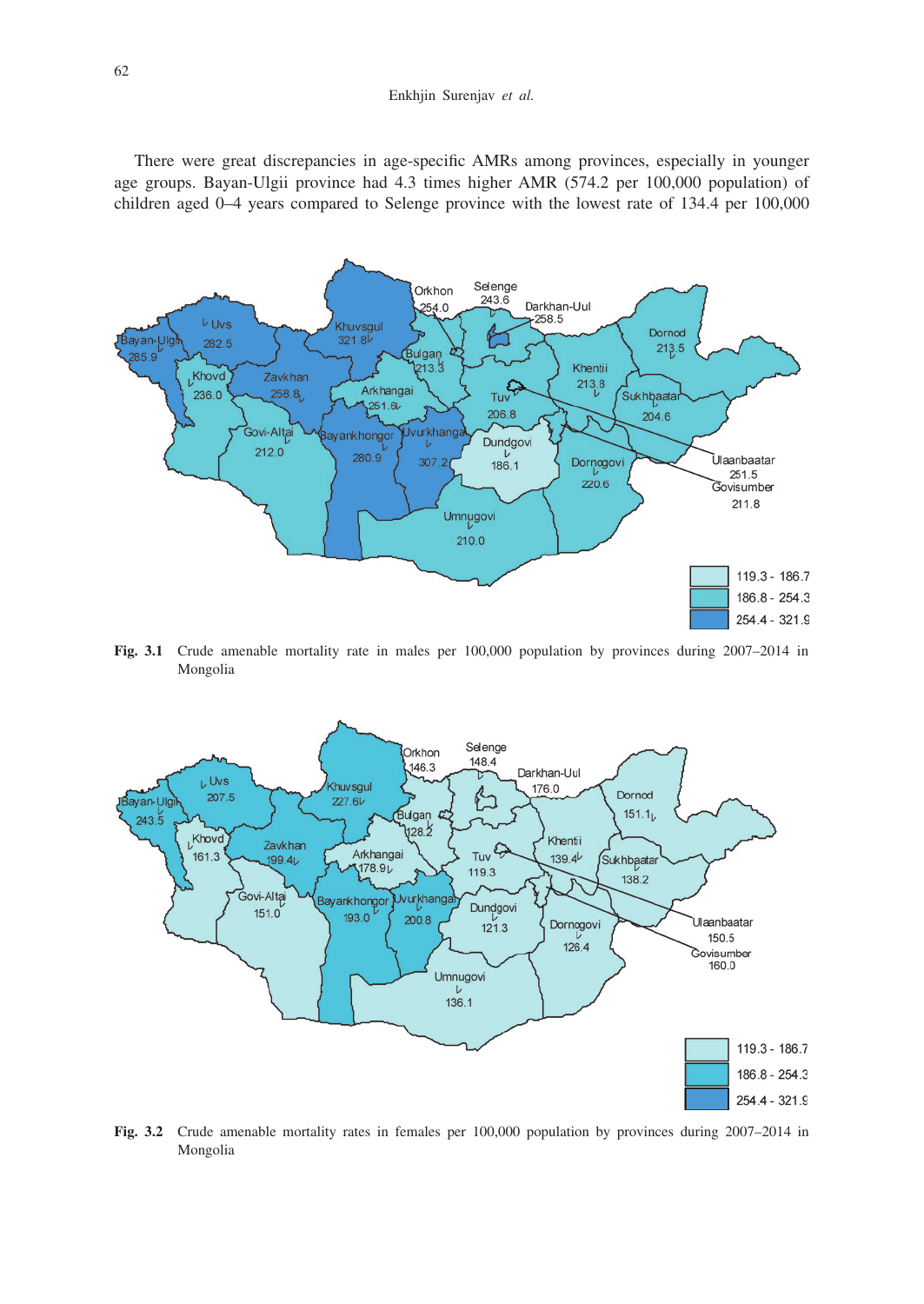population. Similarly, the former had a 20.6 times higher amenable mortality rate of children aged 5–9 years compared to Tuv province, which had the lowest rate at 1.6 per 100,000 population. On the whole, the western-most Bayan-Ulgii province had the highest age-specific AMRs in 9 of 15 age groups (Table 4).

**Table 4** Crude amenable mortality rates per 100,000 population by age and provinces during 2007–2014 in Mongolia

| Province      | Age     |         |           |           |           |           |           |           |           |           |           |           |           |           |           |          |
|---------------|---------|---------|-----------|-----------|-----------|-----------|-----------|-----------|-----------|-----------|-----------|-----------|-----------|-----------|-----------|----------|
|               | $0 - 4$ | $5 - 9$ | $10 - 14$ | $15 - 19$ | $20 - 24$ | $25 - 29$ | $30 - 34$ | $35 - 39$ | $40 - 44$ | $45 - 49$ | $50 - 54$ | $55 - 59$ | $60 - 64$ | $65 - 69$ | $70 - 74$ | $0 - 74$ |
| Arkhangai     | 332.3   | 3.1     | 5.2       | 8.6       | 16.2      | 36.2      | 54.6      | 119.9     | 172.2     | 300.6     | 635.3     | 771.7     | 1.169.7   | 1.874.4   | 2.548.9   | 536.6    |
| Bayan-Ulgii   | 574.2   | 33.0    | 22.2      | 36.5      | 42.3      | 75.8      | 143.9     | 179.4     | 293.4     | 395.6     | 566.7     | 840.2     | 1.365.2   | 2.359.7   | 2.804.6   | 648.8    |
| Bayankhongor  | 384.9   | 3.2     | 9.5       | 17.9      | 36.7      | 64.6      | 60.8      | 127.6     | 204.6     | 389.9     | 670.9     | 845.2     | 1.294.7   | 2.086.3   | 3.196.5   | 626.2    |
| Bulgan        | 201.0   | 7.1     | 6.6       | 13.9      | 12.4      | 33.6      | 41.2      | 75.5      | 174.8     | 272.2     | 431.1     | 503.0     | 1.003.7   | 1.301.0   | 1,814.7   | 392.8    |
| Govi-Altai    | 474.4   | 16.9    | 16.7      | 19.0      | 39.3      | 55.9      | 51.3      | 86.1      | 134.0     | 229.6     | 482.1     | 622.3     | 861.2     | 1.228.9   | 1.244.2   | 370.8    |
| Govisumber    | 283.7   | 10.0    | 0.0       | 16.4      | 16.0      | 45.6      | 71.9      | 100.6     | 154.5     | 370.6     | 427.7     | 742.9     | 1.031.0   | 1.519.5   | 2.321.6   | 474.1    |
| Darkhan-Uul   | 208.2   | 3.1     | 1.9       | 11.6      | 24.9      | 22.5      | 63.7      | 112.0     | 223.2     | 421.0     | 565.1     | 801.5     | 1.089.8   | 1,698.1   | 2,355.4   | 506.8    |
| Dornogovi     | 373.4   | 9.1     | 4.6       | 14.9      | 13.7      | 22.7      | 71.6      | 105.6     | 178.4     | 310.5     | 488.2     | 602.9     | 838.0     | 1.395.5   | 1.813.9   | 416.2    |
| Dornod        | 306.9   | 12.5    | 4.1       | 7.8       | 17.0      | 39.6      | 42.9      | 65.4      | 196.0     | 237.3     | 430.5     | 646.5     | 999.7     | 1.492.4   | 2.666.9   | 477.7    |
| Dundgovi      | 253.6   | 11.5    | 2.5       | 15.1      | 9.1       | 27.6      | 58.1      | 88.6      | 166.5     | 198.8     | 296.0     | 443.5     | 642.3     | 1,437.6   | 1,910.7   | 370.8    |
| Zavkhan       | 337.9   | 12.9    | 1.8       | 6.2       | 23.9      | 35.8      | 68.3      | 75.2      | 208.3     | 333.0     | 509.1     | 956.2     | 1.398.5   | 1,849.1   | 2.645.3   | 564.1    |
| Orkhon        | 321.0   | 3.2     | 3.3       | 12.1      | 21.5      | 40.8      | 55.1      | 78.9      | 174.5     | 304.0     | 487.4     | 815.5     | 1.097.5   | 1.586.4   | 2,370.7   | 491.5    |
| Uvurkhangai   | 462.3   | 7.2     | 14.8      | 18.5      | 22.1      | 42.8      | 70.3      | 117.1     | 206.7     | 391.8     | 618.6     | 977.8     | 1.310.1   | 1.944.2   | 3.013.4   | 614.5    |
| Umnugovi      | 316.8   | 5.4     | 2.4       | 18.7      | 34.1      | 33.0      | 52.8      | 133.1     | 148.0     | 268.6     | 409.2     | 508.5     | 1.066.1   | 1.342.3   | 2.176.4   | 434.4    |
| Sukhbaatar    | 327.5   | 5.2     | 4.7       | 12.6      | 12.7      | 31.7      | 78.3      | 93.1      | 197.4     | 287.7     | 445.1     | 663.1     | 892.5     | 1.101.2   | 1,609.4   | 384.1    |
| Selenge       | 134.4   | 4.6     | 5.9       | 12.0      | 23.7      | 41.5      | 58.3      | 118.4     | 190.1     | 354.7     | 541.0     | 694.0     | 1,084.6   | 1.642.0   | 2.578.6   | 498.9    |
| Tuv           | 145.8   | 1.6     | 1.9       | 7.8       | 19.9      | 35.1      | 43.1      | 72.8      | 119.1     | 213.0     | 394.2     | 626.4     | 912.0     | 1.294.7   | 1.904.3   | 386.1    |
| Uvs           | 436.8   | 17.9    | 6.5       | 16.0      | 26.6      | 31.0      | 47.5      | 119.7     | 176.9     | 401.3     | 684.1     | 939.5     | 1.190.3   | 2.124.9   | 3.174.3   | 626.2    |
| Khovd         | 410.5   | 10.3    | 15.2      | 14.6      | 30.7      | 31.1      | 80.4      | 79.0      | 160.6     | 314.0     | 432.7     | 639.9     | 1.165.9   | 1.557.4   | 2,898.4   | 522.7    |
| Khuvsgul      | 504.6   | 7.6     | 9.7       | 21.0      | 43.7      | 35.2      | 75.3      | 132.9     | 239.0     | 500.8     | 739.1     | 996.4     | 1.402.2   | 2.030.1   | 3,235.4   | 664.9    |
| Khentii       | 340.4   | 13.0    | 9.2       | 8.6       | 23.0      | 47.8      | 48.4      | 96.8      | 153.3     | 259.4     | 353.2     | 624.7     | 724.8     | 1.204.2   | 2.181.5   | 405.9    |
| Ulaanbaatar   | 356.4   | 12.2    | 7.4       | 20.9      | 31.4      | 39.8      | 68.0      | 112.8     | 184.2     | 305.9     | 485.0     | 612.3     | 896.1     | 1.223.9   | 1.859.2   | 414.4    |
| Whole country | 340.3   | 9.6     | 7.1       | 15.0      | 24.6      | 39.5      | 63.9      | 104.1     | 184.4     | 320.9     | 504.2     | 721.5     | 1.065.3   | 1.604.3   | 2.378.4   | 492.2    |

Geographical differences in age–sex-standardized AMRs were similar to the differences in crude rates during 2007–2014 in Mongolia (Fig.4). The age-sex-standardized AMRs were highest in Khuvsgul province (289.8 per 100,000 population), followed by Bayan-Ulgii (276.1 per 100,000 population) and Uvurkhangai (267.6 per 100,000 population) provinces. The lowest age-standardized AMR was observed in Dundgovi province (163.8 per 100,000 population).

### *Determinants of AM*

Bivariate analysis was carried out to examine associations of crude overall AM and age-specific AM with six independent variables (percent of poor households, population density, number of medical doctors per 10,000 population, health expenditure per capita, urban/rural, and with/without access to medical schools). Bivariate analysis did not reveal any significant associations between crude overall AM and selected explanatory variables. In terms of age-specific AMRs, there was a strong inverse correlation between the number of medical doctors per 10,000 population and AM in 35–39, 60–64, 65–69, and 70–74 age groups (Table 5).

A similar bivariate analysis was carried out to test the associations of crude AM from these selected causes of death (the five leading causes, as well as hypertensive diseases and diabetes) with the independent variables above (Table 6). The number of medical doctors per 10,000 population had a strong inverse correlation with mortality due to CVD and IHD, and a strong direct correlation with tuberculosis mortality. Health spending per capita had a strong direct correlation with mortality from hypertensive diseases, and population density had a strong direct correlation with CVD mortality. Living in an urban area was significantly associated with mortality due to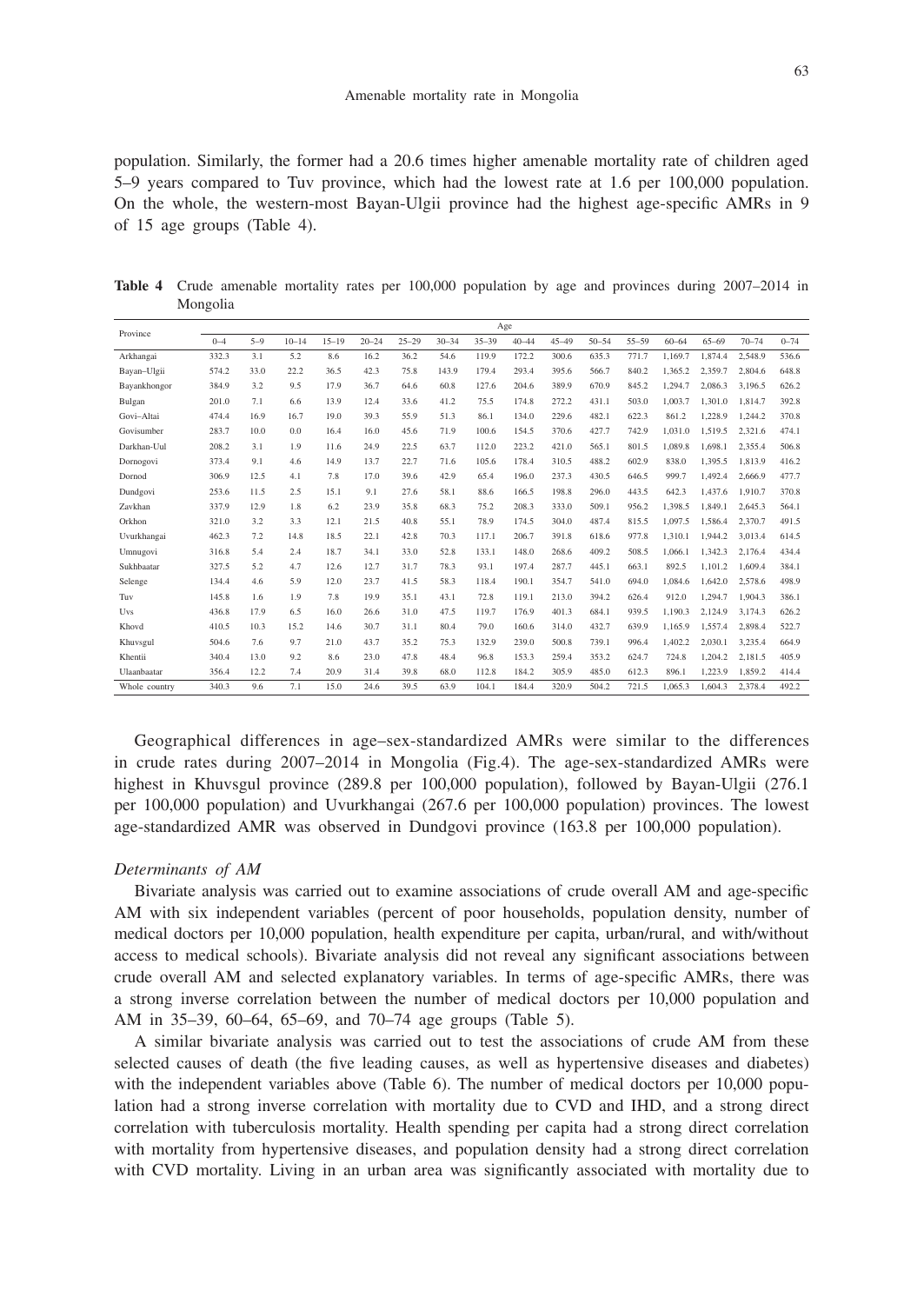Enkhjin Surenjav *et al.*



**Fig. 4** Geographical distribution of age-sex-standardized amenable mortality rate per 100,000 population during 2007–2014 in Mongolia

| $\rho$   | p-value  |
|----------|----------|
| $-0.15$  | 0.503    |
| 0.18     | 0.411    |
| $-0.41$  | 0.055    |
| $-0.03$  | 0.893    |
| $-0.28$  | 0.215    |
| $-0.14$  | 0.536    |
| 0.04     | 0.867    |
| $-0.45*$ | $0.037*$ |
| $-0.29$  | 0.193    |
| $-0.33$  | 0.140    |
| $-0.40$  | 0.064    |
| $-0.40$  | 0.068    |
| $-0.57*$ | $0.006*$ |
| $-0.53*$ | $0.010*$ |
| $-0.54*$ | $0.009*$ |
| $-0.35$  | 0.109    |
|          |          |

**Table 5** Spearman's rank correlation coefficient (ρ) and p-value between age-specific amenable mortality rates and number of medical doctors (all specialities) per 10,000 population in Mongolia

 $*P-value < 0.05$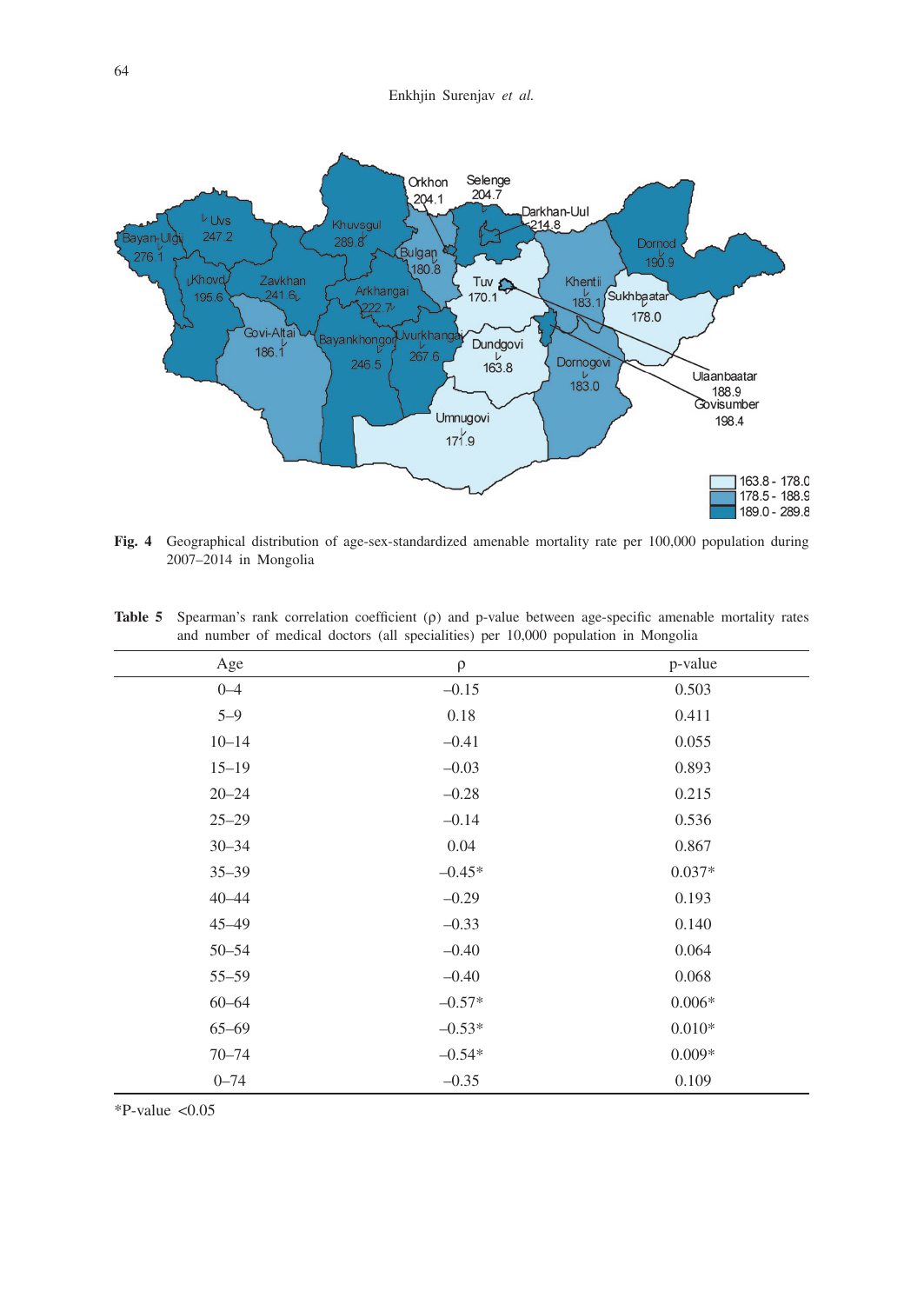| Causes                       |         | Health spending<br>per capita |          | Number of medical<br>doctors per $10,000$<br>population |         | Population density | Urban/rural |          |  |
|------------------------------|---------|-------------------------------|----------|---------------------------------------------------------|---------|--------------------|-------------|----------|--|
|                              | ρ       | p-value                       | $\rho$   | p-value                                                 | $\rho$  | p-value            | t           | p-value  |  |
| Cerebrovascular diseases     | $-0.11$ | 0.633                         | $-0.50*$ | $0.019*$                                                | $0.50*$ | $0.019*$           | $-0.31$     | 0.760    |  |
| Ischemic heart diseases      | 0.03    | 0.887                         | $-0.58*$ | $0.005*$                                                | 0.41    | 0.059              | 0.42        | 0.682    |  |
| Influenza, pneumonia, asthma | $-0.19$ | 0.408                         | $-0.23$  | 0.311                                                   | $-0.29$ | 0.191              | 1.62        | 0.121    |  |
| Perinatal deaths             | 0.06    | 0.789                         | 0.09     | 0.682                                                   | $-0.31$ | 0.164              | 0.366       | 0.718    |  |
| <b>Tuberculosis</b>          | 0.38    | 0.079                         | $0.46*$  | $0.031*$                                                | 0.41    | 0.060              | $-3.86*$    | $0.001*$ |  |
| Hypertensive diseases        | $0.43*$ | $0.048*$                      | $-0.03$  | 0.909                                                   | 0.20    | 0.384              | $-0.78$     | 0.448    |  |
| <b>Diabetes</b>              | 0.27    | 0.231                         | 0.33     | 0.137                                                   | 0.18    | 0.422              | $-2.99*$    | $0.007*$ |  |

**Table 6** Spearman's rank correlation coefficient (ρ), t-test and p-value for selected causes of crude amenable mortality in Mongolia, calculated from 22 provinces/capital

 $*P-value < 0.05$ 

tuberculosis and diabetes mellitus. Since there were no significant associations between percent of poor households and access to medical schools, the results are not listed in Table 6.

# DISCUSSION

Our study showed that the Mongolian age-standardized AMR per 100,000 population declined from 226.6 in 2007 to 169.2 in 2014. Nonetheless, the rates were still high compared to other countries.12) Declines in AMRs contributed to overall improvements in life expectancy at birth of population. Life expectancy at birth for both genders in Mongolia increased by 2.5 years from 66.5 years in 2007 to 69.5 years in 2014.9)

The average AMRs in 31 industrialized OECD countries was 95.1 per 100,000 population in 2007. The highest death rates were in the USA at 95.5 deaths per 100,000 population, followed by the United Kingdom (82.5) and Denmark (80.1). The lowest AMRs were in France at 55.0 per 100,000 population, followed by Australia (56.9) and Italy (59.8).<sup>13)</sup> In Russia, AMR reached a peak of 240 deaths per 100,000 population in 1994.<sup>14)</sup> In a study in 2007, the estimated AMRs were highest in the former socialist countries, such as Estonia (199.4), Hungary (196.8), Slovak Republic (187.7), Poland (137.8) and Czech Republic  $(125.0)^{4}$ 

Age-standardized AMR in Mongolia remained consistently higher in males than in females. In Hungary, the rates per 100,000 population were 238.1 for males and 139.1 for females between  $2004-2008$ .<sup>15)</sup> In Israel, the rate decreased from 110.0 to 76.3 per 100,000 in males, and from 93.3 to  $67.9$  per  $100,000$  in females between 1998 and  $2009$ .<sup>12)</sup> The decline was greater for males  $(-31\%)$  than for females  $(-27\%)$ . The risk of amenable deaths increased with age; the crude AMR was highest for those aged 70–74 years (2,803.6 in males and 1,751.5 in females). The findings were similar to those studies of other countries.<sup>5)</sup>

In terms of geographical distribution both crude and age-sex-standardized AMRs were highest in the geographically remote mountainous western provinces of the country with harsh weather conditions, higher poverty rates, lack of human resources for health, and poor infrastructure. The sparse distribution of the rural population makes it challenging to deliver healthcare services to rural and remote areas, especially to herders who lead nomadic lives.

Further, provinces where ethnic minorities live tended to have higher AMRs. The westernmost Bayan-Ulgii province, home to the Kazakhs, Mongolia's only Muslim ethnic minority,16) had the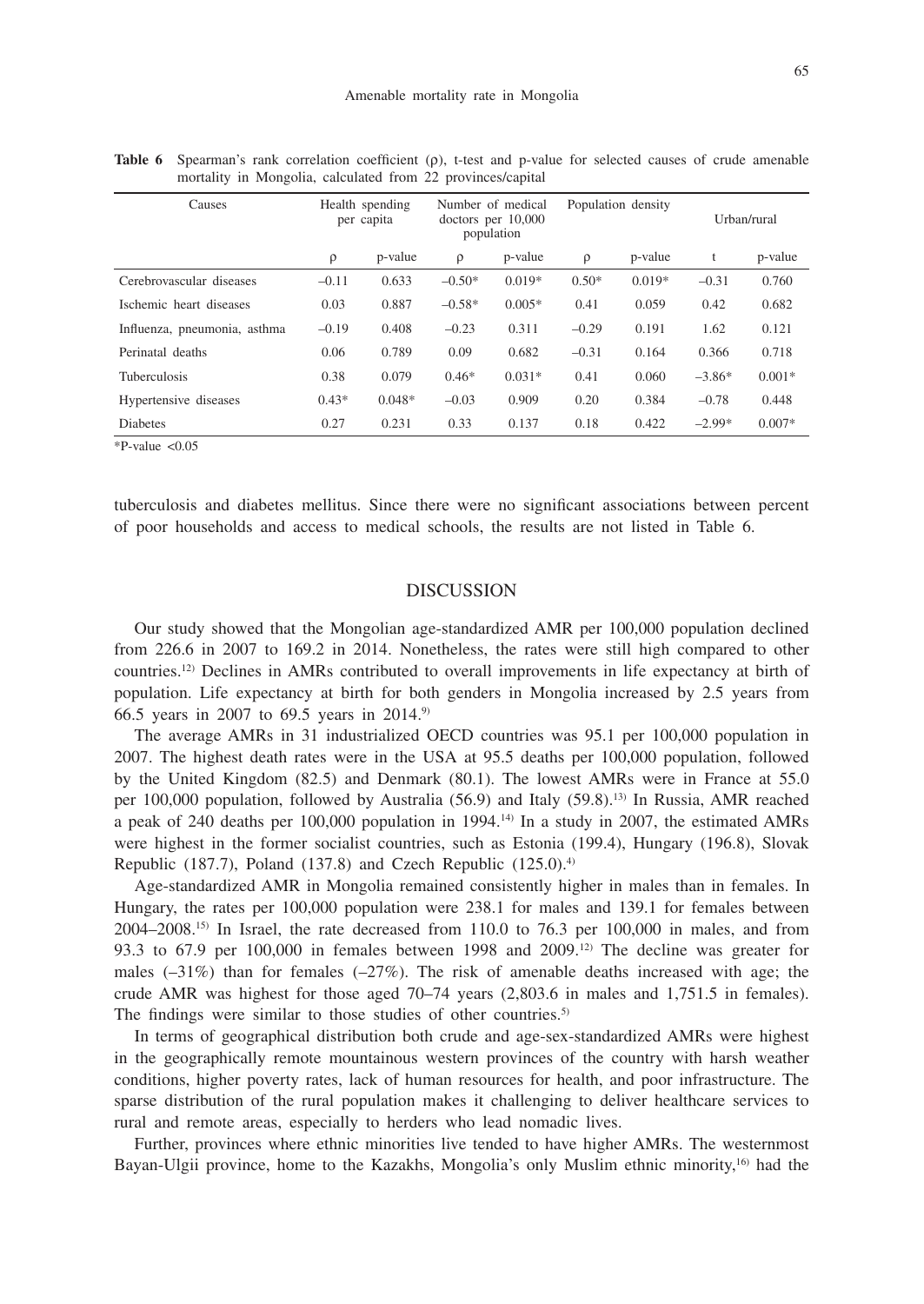highest age-specific AMRs in 9 of 15 age groups in the country. Similarly, Khuvsgul province, home for many ethnic minority groups, had the highest crude overall AMR of 289.8 per 100,000 population. Khuvsgul province, with the highest rates of AM, had a life expectancy at birth of 65 years, the lowest compared with other regions.<sup>16</sup> These findings highlight the importance of geographical, structural and cultural barriers to healthcare access on population health, and the importance of addressing regional differences in policies and plans for the prevention and control of leading causes of AM.

The leading causes of AM during 2007–2014 in Mongolia were cerebrovascular diseases (CVD), ischemic heart diseases (IHD), perinatal deaths, influenza/pneumonia/asthma and tuberculosis. Diseases of the cardiovascular system have grown into the leading cause of mortality of the Mongolian population over the past ten years due to common risk factors associated with unhealthy lifestyle, such as smoking, harmful use of alcohol, unhealthy diets and physical inactivity, having become highly prevalent. The results of a comparative study of the NCD risk factors indicated that the percentage of adults aged 15 to 64 years with three or more NCD risk factors increased from 26.4% in 2009 to 36.8% in 2013.17)

According to the findings of our study, AM from CVD and IHD has been declining since 2012 in Mongolia, but still remains higher compared to other European and Asian countries.<sup>5,18-20)</sup> The decline could be attributed to the implementation of a nationwide Non-communicable Diseases and Injuries Health Project funded by the Millennium Challenge Corporation of USA. The project was implemented in 2008–2013, and has introduced a comprehensive package for prevention, early detection and treatment of hypertension, stroke, heart attacks, type II diabetes, breast and cervical cancer and road traffic injuries. Within the framework of the project, centers for excellence in stroke and acute myocardial infarctions care have been established in the capital Ulaanbaatar.

Perinatal deaths were the third largest cause of AM. Reducing infant and under-five mortality has been a major concern for the government of Mongolia. Such a high rate of perinatal death in a country like Mongolia with very high rates of antenatal care (98.7%) and skilled attendance at birth  $(99.6\%)$ <sup>9</sup> is indicative of poor quality emergency obstetric and essential newborn care, as highlighted in the Needs Assessment of Emergency Obstetric and Essential Newborn Care in Mongolia, $21$ ) which disclosed that the clinical guidelines and standards were not performed accordingly.

Pneumonia is one of the leading infectious causes of death in the world, and is the fourth leading cause of AM in Mongolia.<sup>9)</sup> In 2013, an estimated 935,000 children under the age of five years died due to pneumonia, accounting for 15% of all under-five mortality worldwide.<sup>22)</sup> High rates of mortality due to influenza, pneumonia and asthma in Mongolia might be influenced by poor quality of medical care due to severe shortage of respiratory care equipment and drugs, and a lack of skilled health professionals, particularly in rural settings. In addition, low levels of parental knowledge and recognition of pneumonia symptoms potentially caused delays in seeking medical attention.

The fifth leading cause of AM in the country was tuberculosis. Mongolia is one of seven countries in the Western Pacific region with a high burden of tuberculosis.23) Tuberculosis is the third most common communicable disease and the leading cause of mortality among all communicable diseases in Mongolia.<sup>9)</sup> Mortality rate due to tuberculosis was highest in the most populated city, the capital Ulaanbaatar. Recently, the country has embarked on an ambitious initiative to conduct a tuberculosis prevalence survey, which will shed more light on social determinants of tuberculosis, prevalence of exposure to specific tuberculosis risk factors in the population, and the determinants of health seeking behaviour.

Correlation analysis indicated that number of medical doctors per 10,000 population was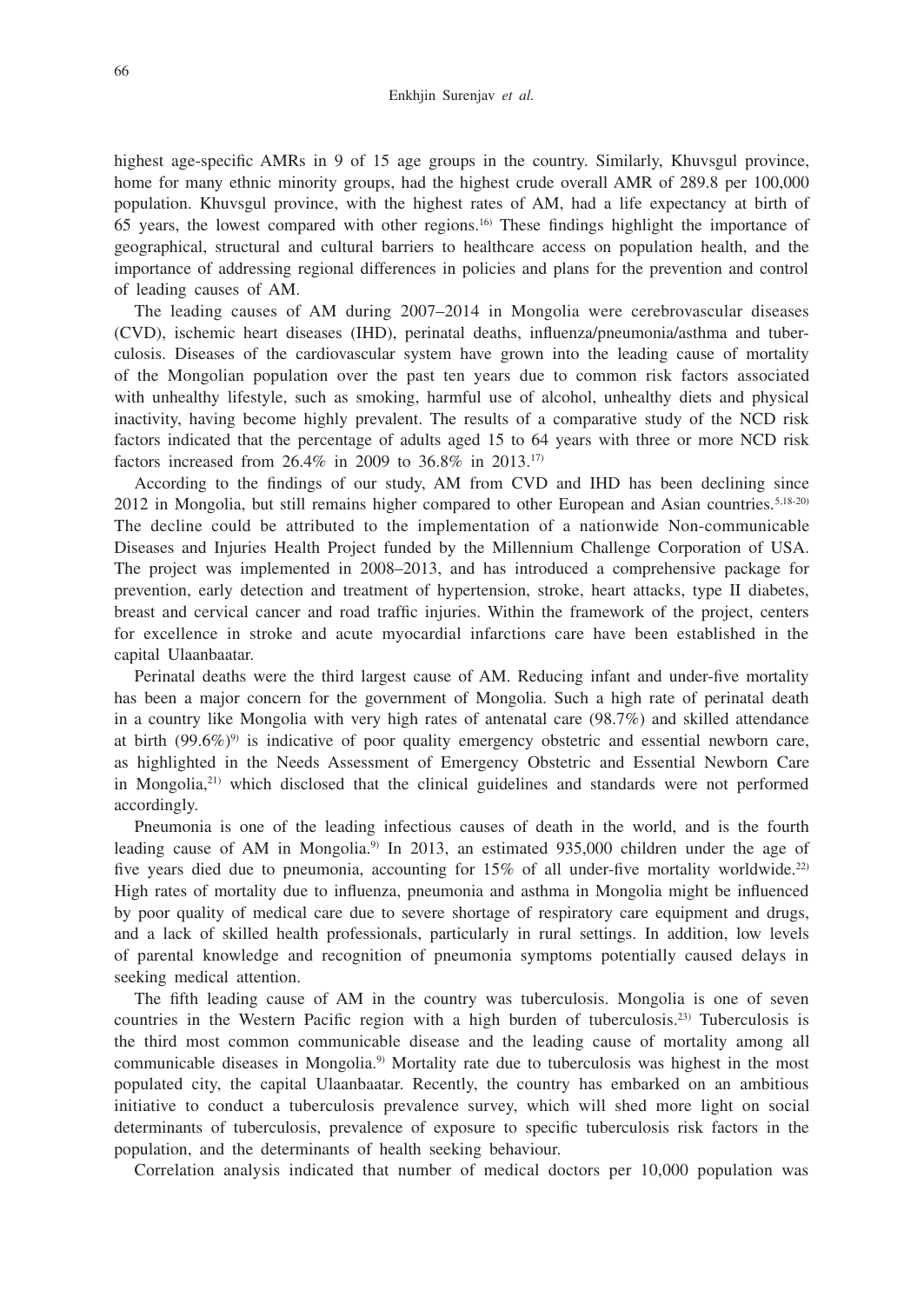slightly protective against AM overall and in age groups above 50 years when controlled for the effect of other factors. The number of medical doctors was lowest in Khuvsgul (14.8 per 10,000 population) and Bayan-Ulgii (15.0) provinces while the country average was  $28.6$ .<sup>9)</sup> In other words, the number of medical doctors was lowest in provinces with the highest AMRs. Further, the number of medical doctors per 10,000 population was protective against AM due to IHD, while urban residence was protective against AM from influenza/pneumonia/asthma when controlled for the effect of other factors. In contrast, urban residence was a significant risk factor for the AM due to tuberculosis and diabetes.

The major limitation of the current study was the lack of individual level data, as this study was based on aggregated mortality data from 22 provinces/capital. Therefore, the analysis did not allow for the assessment of individual risk factors, in particular socio-economic factors that could potentially influence the magnitude of AM. The fact that "misadventures to patients during surgical and medical care" were not coded in the national mortality database points to another potential limitation of the current study, namely the quality of coding of causes of death.

### **CONCLUSION**

Age-standardized AMRs declined between 2007 and 2014 in Mongolia. The government of Mongolia needs to seriously consider the regional differences in AM in order to allocate health resources, including human resources, effectively. Further studies are needed to look into the causes of regional disparities in AM, individual-level risk factors to amenable deaths, and the validity of death coding in health sector.

### ACKNOWLEDGEMENTS

The authors would like to thank colleagues from Ministry of Health and Sports, Health Development Center of Mongolia for their valuable support and cooperation in data collection.

# CONFLICT OF INTEREST

The authors declare that there are no conflicts of interest.

## **REFERENCES**

- 1) Rutstein DD, Berenberg W, Chalmers TC, Child CG 3rd, Fishman AP, Perrin EB. Measuring the quality of medical care. A clinical method. *N Engl J Med*, 1976; 294: 582–588.
- 2) Nolte E, McKee CM. Measuring the health of nations: updating an earlier analysis. *Health Aff (Milwood)*, 2008; 27: 58–71.
- 3) Tobias M, Yeh LC. How much does health care contribute to health gain and to health inequality? Trends in amenable mortality in New Zealand 1981–2004. *Aust N Z J Public Health*, 2009; 33: 70–78.
- 4) Gay JG, Paris V, Devaux M, Looper M. Mortality amenable to health care in 31 OECD countries: Estimates and methodological issues. *OECD Health Working Papers No. 55*, 2011.
- 5) Chau PH, Woo J, Chan KC, Weisz D, Guimano MK. Avoidable mortality pattern in a Chinese population-Hong Kong, China. *Eur J Public Health*, 2011; 21: 215–220.
- 6) Omranikhoo H, Pourreza A, Ardebili HE, Heydari H, Forushani AR. Avoidable mortality differences between rural and urban residents during 2004–2011: a case study in Iran. *Int J Health Policy Manag*, 2013; 1: 287–293.